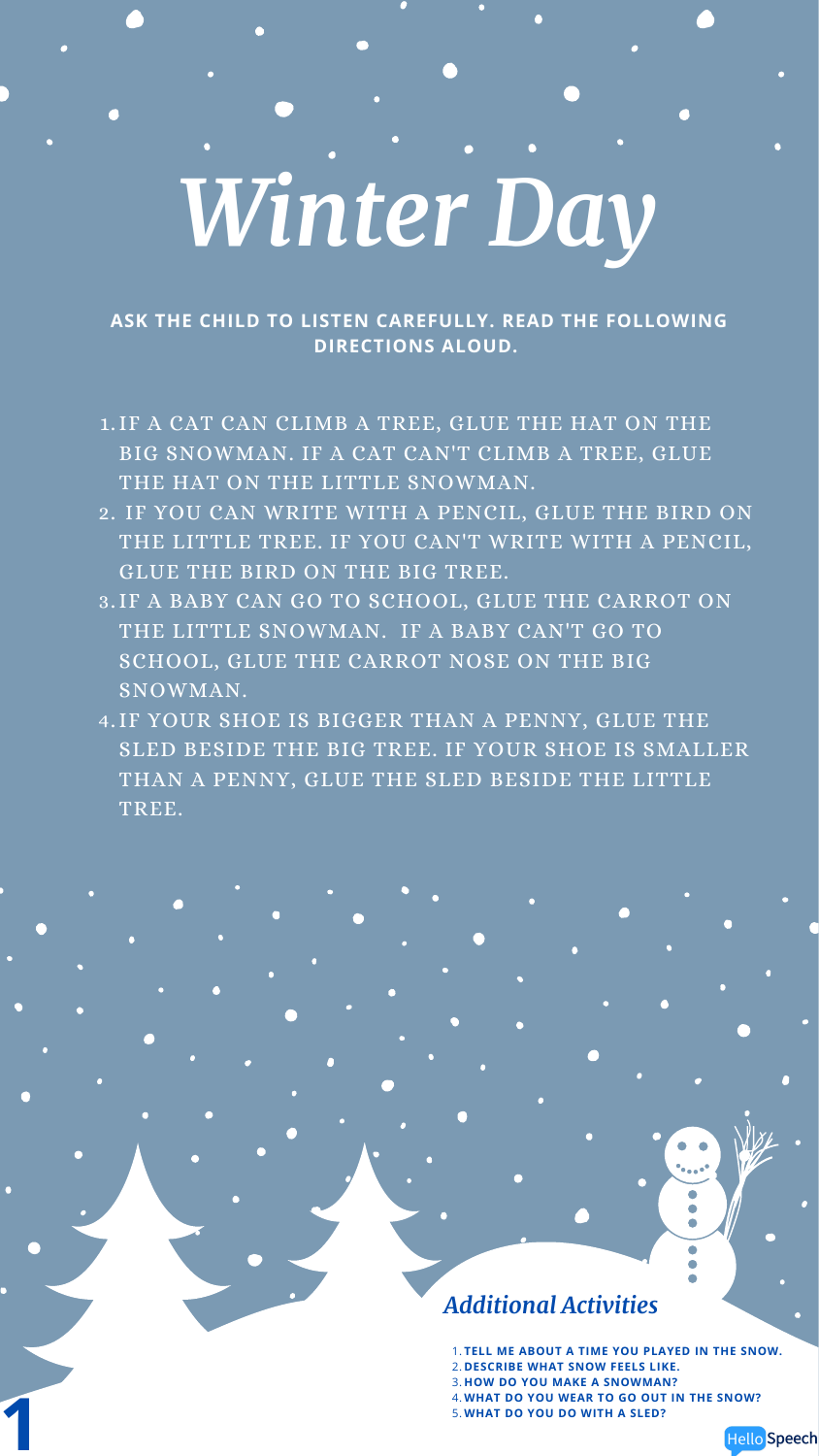## **GIVE A COPY OF THE PICTURES BELOW TO THE CHILD.**